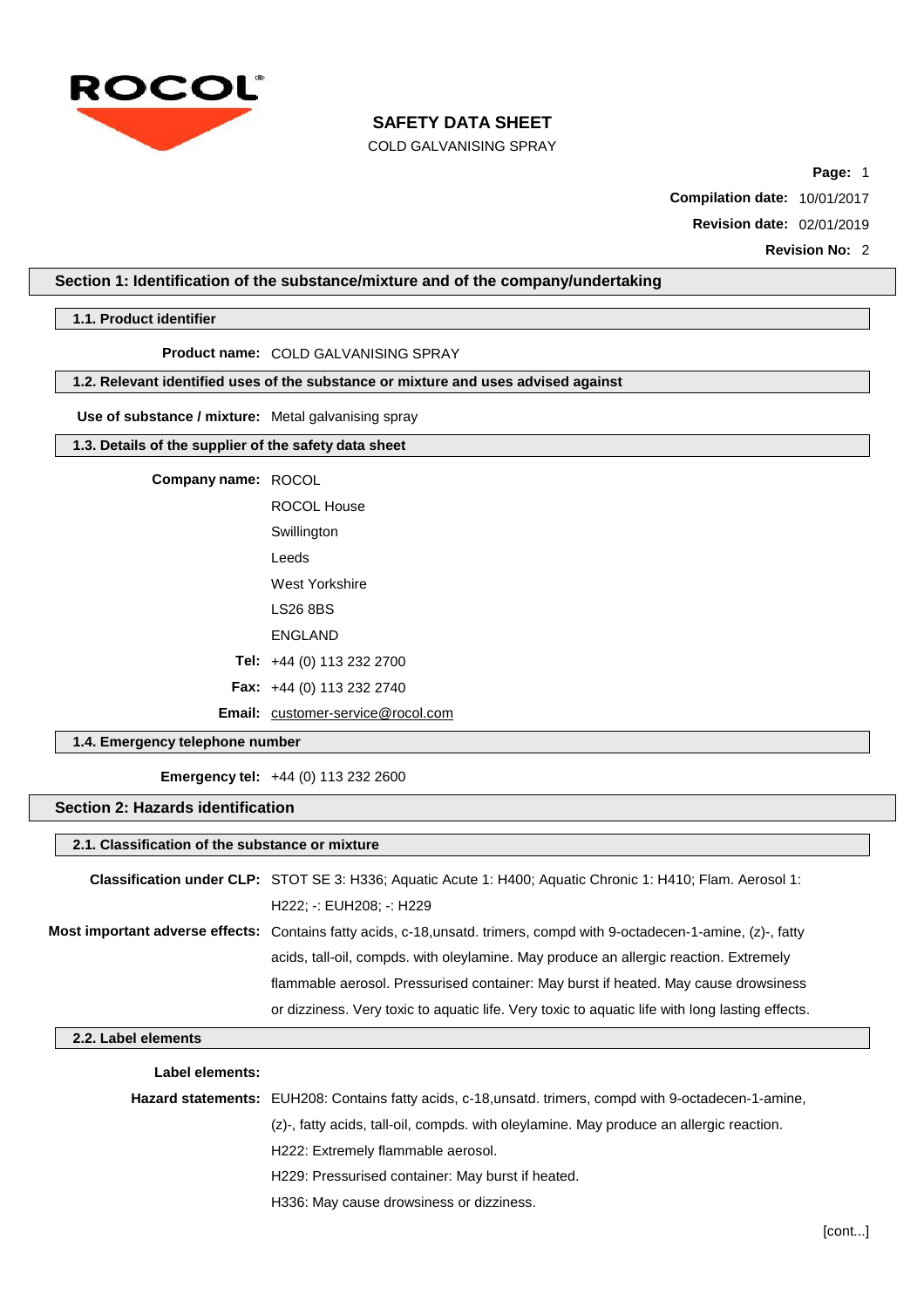# COLD GALVANISING SPRAY

**Page:** 2

H400: Very toxic to aquatic life.

H410: Very toxic to aquatic life with long lasting effects.

**Hazard pictograms:** GHS02: Flame

GHS07: Exclamation mark

GHS09: Environmental



|  | Signal words: Danger |                                                                                                                  |
|--|----------------------|------------------------------------------------------------------------------------------------------------------|
|  |                      | <b>Precautionary statements:</b> P210: Keep away from heat, hot surfaces, sparks, open flames and other ignition |
|  |                      | sources. No smoking.                                                                                             |
|  |                      | P410+P412: Protect from sunlight. Do not expose to temperatures exceeding 50 °C.                                 |
|  |                      | P211: Do not spray on an open flame or other ignition source.                                                    |
|  |                      | P251: Do not pierce or burn, even after use.                                                                     |
|  |                      | P271: Use only outdoors or in a well-ventilated area.                                                            |
|  |                      | P304+P340: IF INHALED: Remove person to fresh air and keep comfortable for                                       |
|  |                      | breathing.                                                                                                       |
|  |                      | P312: Call a POISON CENTRE or doctor if you feel unwell.                                                         |
|  |                      | P273: Avoid release to the environment.                                                                          |
|  |                      |                                                                                                                  |

# **2.3. Other hazards**

# **PBT:** This product is not identified as a PBT/vPvB substance.

# **Section 3: Composition/information on ingredients**

# **3.2. Mixtures**

### **Hazardous ingredients:**

ZINC

| <b>EINECS</b> | CAS       | PBT / WEL                                                            | <b>CLP Classification</b> | Percent |
|---------------|-----------|----------------------------------------------------------------------|---------------------------|---------|
| 231-175-3     | 7440-66-6 | Aquatic Acute 1: H400; Aquatic Chronic  <br>$\overline{\phantom{0}}$ |                           | 30-50%  |
|               |           |                                                                      | 1: H410                   |         |

# DIMETHYL ETHER

| 204-065-8 | 115-10-6 | Substance with a Community<br>workplace exposure limit. | Flam. Gas 1: H220: Press. Gas: H280 | 30-50% |
|-----------|----------|---------------------------------------------------------|-------------------------------------|--------|
|-----------|----------|---------------------------------------------------------|-------------------------------------|--------|

# 1-METHOXY-2-PROPANOL - REACH registered number(s): 01-2119457435-35-XXXX

| 203-539-1 | 107-98-2 |  | Flam. Liq. 3: H226; STOT SE 3: H336 | 10-20% |
|-----------|----------|--|-------------------------------------|--------|
|-----------|----------|--|-------------------------------------|--------|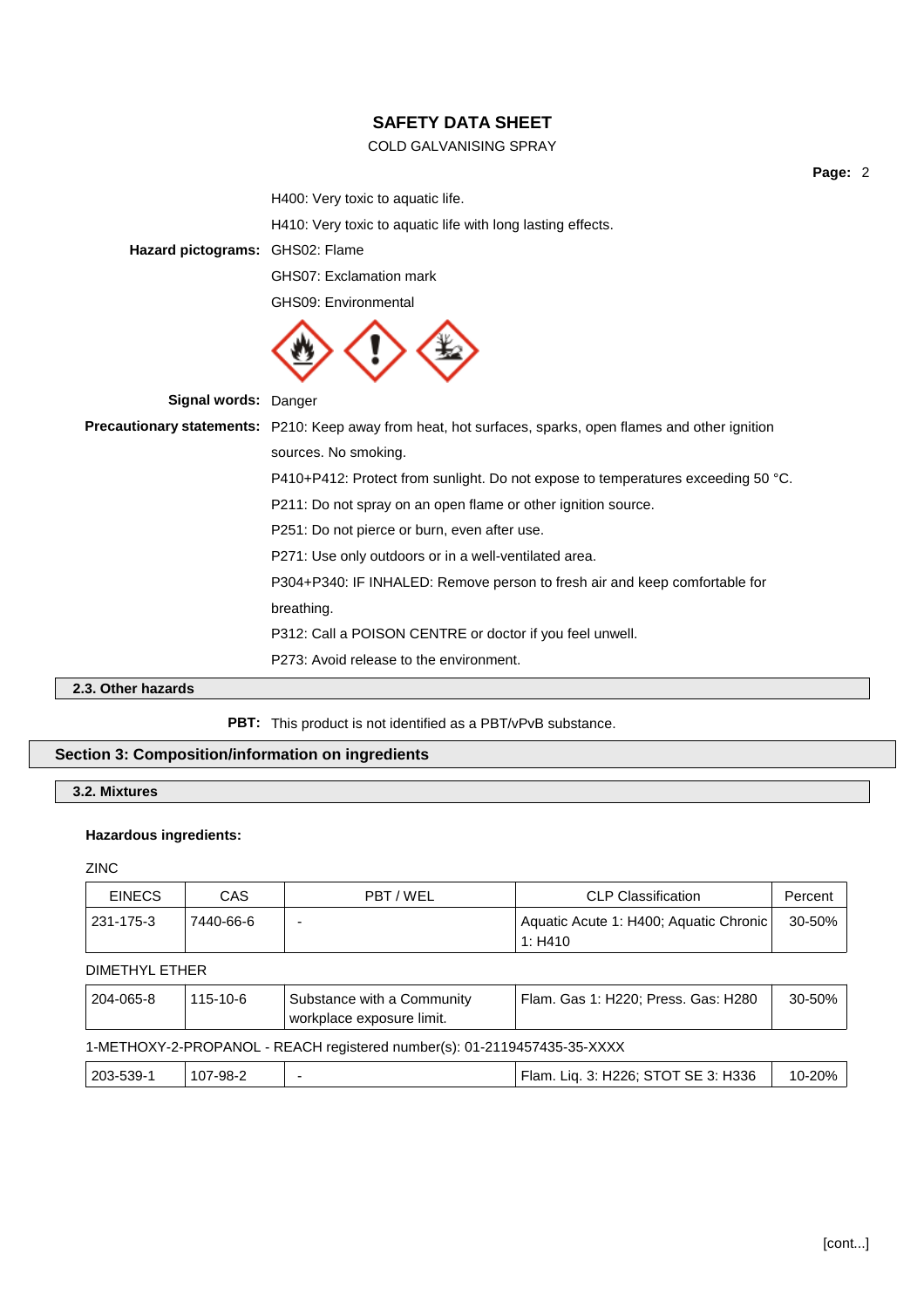# COLD GALVANISING SPRAY

### **Page:** 3

## HYDROCARBONS, C9-C11, N-ALKANES, ISOALKANES, CYCLICS, < 2% AROMATICS - REACH registered number(s): 01-2119463258-33

| 919-857-5 |  | 「Flam. Liq. 3: H226; Asp. Tox. 1: H304; │ | $1.0 - 10\%$ |
|-----------|--|-------------------------------------------|--------------|
|           |  | STOT SE 3: H336: -: EUH066                |              |

### XYLENE - REACH registered number(s): 01-2119488216-32-XXXX

| $ 215 - 535 - 7 $ | 1330-20-7 | Flam. Liq. 3: H226; Acute Tox. 4: H332; 1.0-10% |  |
|-------------------|-----------|-------------------------------------------------|--|
|                   |           | Acute Tox. 4: H312; Skin Irrit. 2: H315         |  |

### N-BUTYL ACETATE

| 204-658-1 | 123-86-4 | Flam. Liq. 3: H226; STOT SE 3: H336; | $\frac{1}{2}$ 1.0-10% |
|-----------|----------|--------------------------------------|-----------------------|
|           |          | $\cdot$ : EUH066                     |                       |

FATTY ACIDS, C-18,UNSATD. TRIMERS, COMPD WITH 9-OCTADECEN-1-AMINE, (Z)- - REACH registered number(s): 01-2119971821-33

| 604-612-4 | 147900-93-4 | Acute Tox. 4: H302; Skin Sens. 1: | $< 0.3\%$ |
|-----------|-------------|-----------------------------------|-----------|
|           |             | H317; STOT RE 2: H373; Aquatic    |           |
|           |             | Chronic 2: H411                   |           |

# FATTY ACIDS, TALL-OIL, COMPDS. WITH OLEYLAMINE

| 288-315-1 | 85711-55-3 | STOT RE 2: H373; Eye Dam. 1: H318; | $<0.3\%$ |
|-----------|------------|------------------------------------|----------|
|           |            | Skin Sens, 1A: H317                |          |

### **Section 4: First aid measures**

# **4.1. Description of first aid measures**

**Skin contact:** Remove all contaminated clothes and footwear immediately unless stuck to skin. Wash immediately with plenty of soap and water.

**Eye contact:** Bathe the eye with running water for 15 minutes. Consult a doctor.

**Ingestion:** Wash out mouth with water. Consult a doctor.

**Inhalation:** Remove casualty from exposure ensuring one's own safety whilst doing so. Consult a doctor.

### **4.2. Most important symptoms and effects, both acute and delayed**

**Skin contact:** There may be irritation and redness at the site of contact.

**Eye contact:** There may be irritation and redness. The eyes may water profusely.

**Ingestion:** There may be soreness and redness of the mouth and throat.

**Inhalation:** There may be irritation of the throat with a feeling of tightness in the chest. Exposure may

cause coughing or wheezing.

# **Delayed / immediate effects:** Immediate effects can be expected after short-term exposure.

# **4.3. Indication of any immediate medical attention and special treatment needed**

**Immediate / special treatment:** Eye bathing equipment should be available on the premises.

# **Section 5: Fire-fighting measures**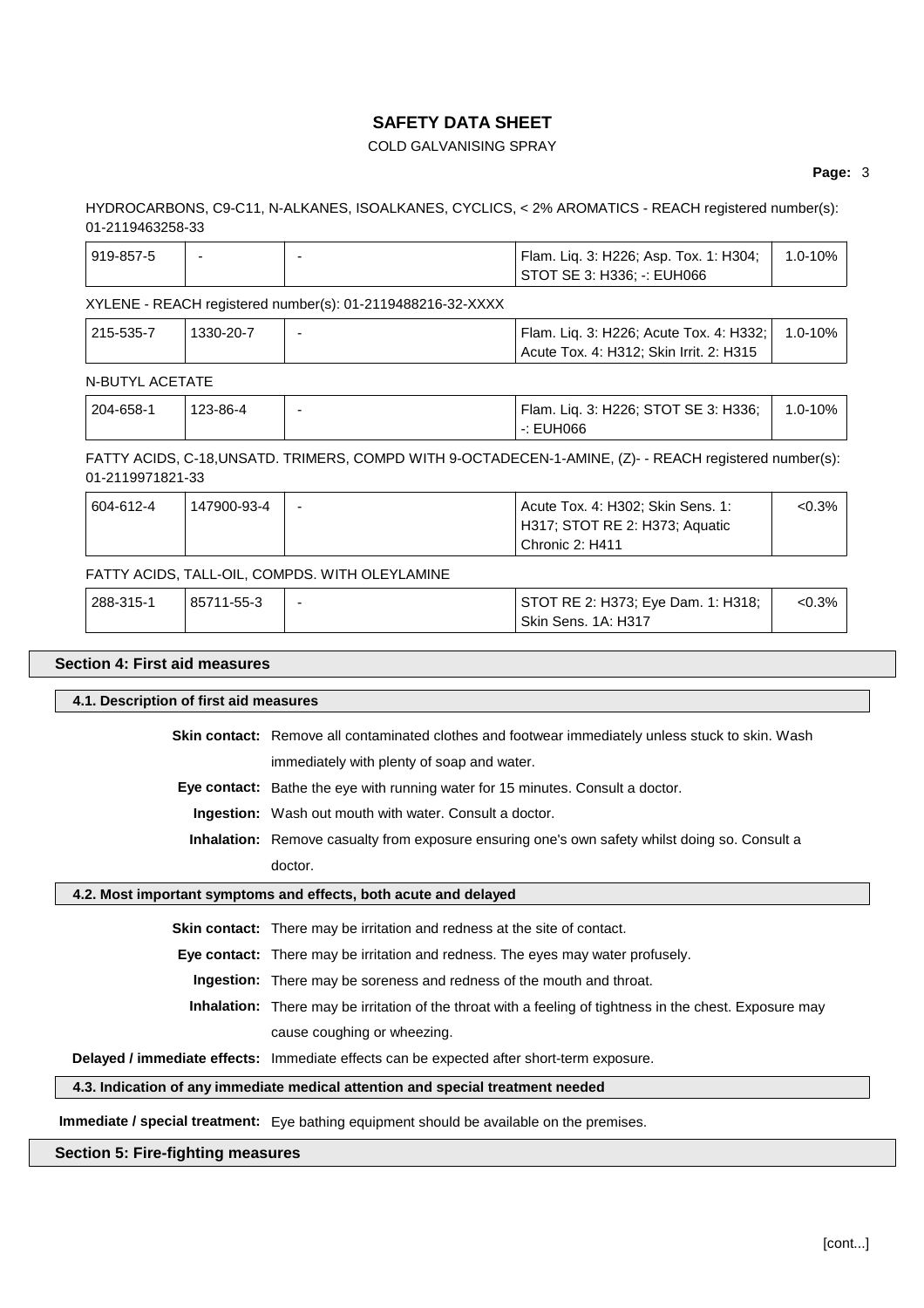### COLD GALVANISING SPRAY

## **5.1. Extinguishing media**

**Extinguishing media:** Suitable extinguishing media for the surrounding fire should be used. Use water spray to cool containers.

#### **5.2. Special hazards arising from the substance or mixture**

**Exposure hazards:** In combustion emits toxic fumes.

### **5.3. Advice for fire-fighters**

**Advice for fire-fighters:** Wear self-contained breathing apparatus. Wear protective clothing to prevent contact with skin and eyes.

**Section 6: Accidental release measures**

#### **6.1. Personal precautions, protective equipment and emergency procedures**

**Personal precautions:** Refer to section 8 of SDS for personal protection details. If outside do not approach from downwind. If outside keep bystanders upwind and away from danger point. Mark out the contaminated area with signs and prevent access to unauthorised personnel. Turn leaking containers leak-side up to prevent the escape of liquid.

# **6.2. Environmental precautions**

**Environmental precautions:** Do not discharge into drains or rivers. Contain the spillage using bunding.

## **6.3. Methods and material for containment and cleaning up**

**Clean-up procedures:** Absorb into dry earth or sand. Transfer to a closable, labelled salvage container for disposal by an appropriate method.

## **6.4. Reference to other sections**

**Reference to other sections:** Refer to section 8 of SDS.

### **Section 7: Handling and storage**

#### **7.1. Precautions for safe handling**

**Handling requirements:** Avoid direct contact with the substance. Ensure there is sufficient ventilation of the area.

Do not handle in a confined space. Avoid the formation or spread of mists in the air.

### **7.2. Conditions for safe storage, including any incompatibilities**

**Storage conditions:** Store in a cool, well ventilated area. Keep container tightly closed. The floor of the storage room must be impermeable to prevent the escape of liquids.

**Suitable packaging:** Must only be kept in original packaging.

**7.3. Specific end use(s)**

**Specific end use(s):** No data available.

# **Section 8: Exposure controls/personal protection**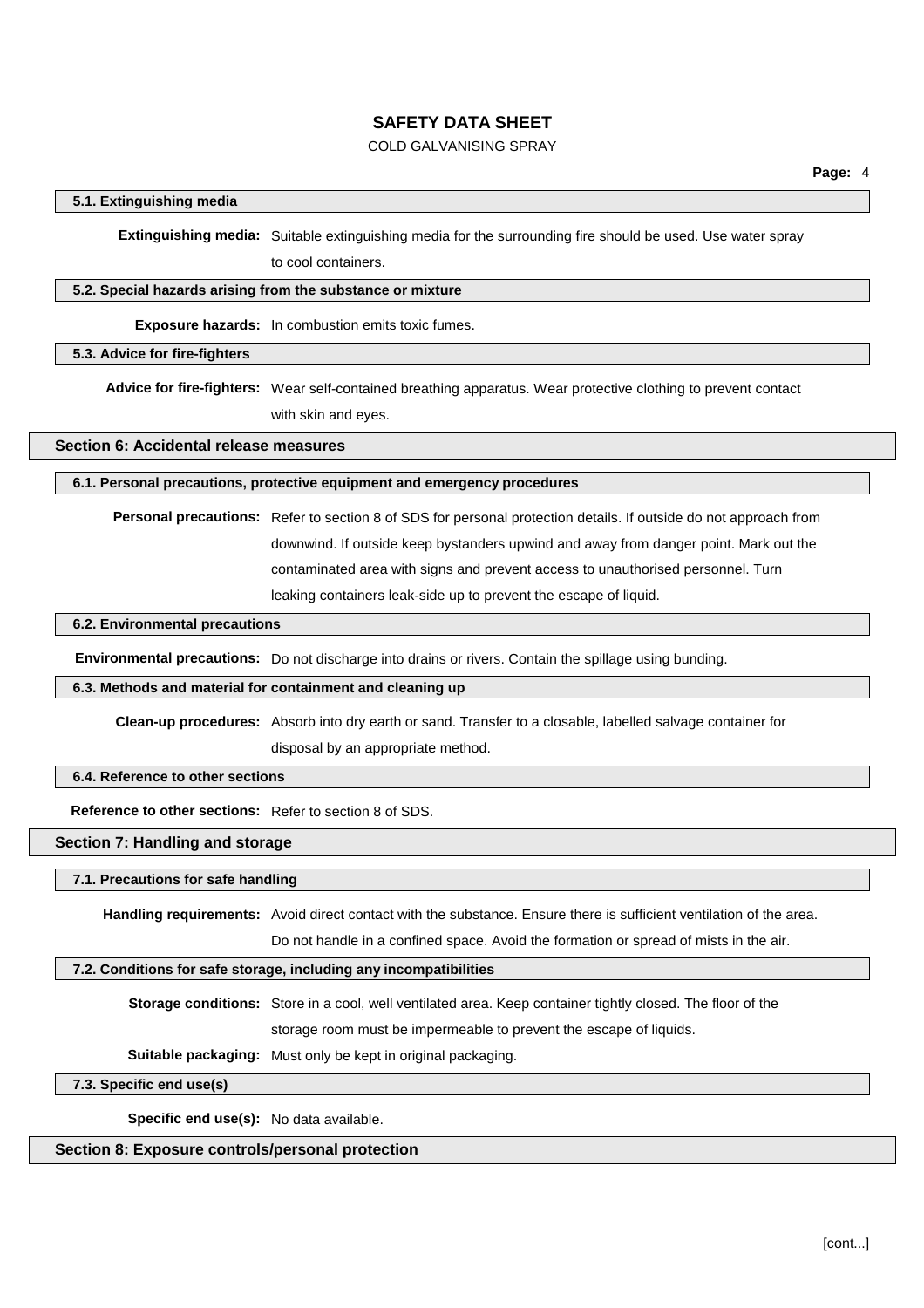# COLD GALVANISING SPRAY

# **8.1. Control parameters**

### **Hazardous ingredients:**

## **ZINC**

| <b>Workplace exposure limits:</b> |                                                                      |              | Respirable dust |              |  |  |  |
|-----------------------------------|----------------------------------------------------------------------|--------------|-----------------|--------------|--|--|--|
| <b>State</b>                      | 8 hour TWA                                                           | 15 min. STEL | 8 hour TWA      | 15 min. STEL |  |  |  |
| UK.                               | 10mg/m3                                                              | ٠            | 4mg/m3          | ٠            |  |  |  |
| <b>DIMETHYL ETHER</b>             |                                                                      |              |                 |              |  |  |  |
| UK.                               | 766 mg/m3                                                            | 958 mg/m3    | -               | ۰            |  |  |  |
|                                   | 1-METHOXY-2-PROPANOL                                                 |              |                 |              |  |  |  |
| UK.                               | 375 mg/m3                                                            | 560 mg/m3    | ۰               | ٠            |  |  |  |
|                                   | HYDROCARBONS, C9-C11, N-ALKANES, ISOALKANES, CYCLICS, < 2% AROMATICS |              |                 |              |  |  |  |
| UK.                               | 1200mg/m3, 197ppm                                                    | ۰            | ۰               |              |  |  |  |
| <b>XYLENE</b>                     |                                                                      |              |                 |              |  |  |  |
| UK.                               | 220 mg/m3                                                            | 441 mg/m3    | -               | ۰            |  |  |  |
|                                   | <b>N-BUTYL ACETATE</b>                                               |              |                 |              |  |  |  |
| UK.                               | 724 mg/m3                                                            | 966 mg/m3    | ۰               | ۰            |  |  |  |
| <b>DNEL/PNEC Values</b>           |                                                                      |              |                 |              |  |  |  |

# **Hazardous ingredients:**

# **HYDROCARBONS, C9-C11, N-ALKANES, ISOALKANES, CYCLICS, < 2% AROMATICS**

| Type        | Exposure                   | Value | Population | Effect   |
|-------------|----------------------------|-------|------------|----------|
| <b>DNEL</b> | Dermal (repeated dose)     | 300   | Workers    | Local    |
| <b>DNEL</b> | Inhalation (repeated dose) | 1500  | Workers    | Systemic |
| DNEL        | Dermal                     | 300   | Consumers  | Systemic |
| <b>DNEL</b> | Inhalation (repeated dose) | 900   | Consumers  | Systemic |
| <b>DNEL</b> | Oral (repeated dose)       | 300   | Consumers  | Systemic |

## **XYLENE**

| Type        | Exposure                   | Value | Population | Effect   |
|-------------|----------------------------|-------|------------|----------|
| <b>DNEL</b> | Inhalation                 | 289   | Workers    | Systemic |
| <b>DNEL</b> | Dermal                     | 180   | Workers    | Systemic |
| <b>DNEL</b> | Inhalation (repeated dose) | 77    | Workers    | Systemic |
| <b>DNEL</b> | Inhalation (repeated dose) | 174   | Consumers  | Systemic |
| <b>DNEL</b> | Inhalation (repeated dose) | 174   | Consumers  | Local    |
| <b>DNEL</b> | Dermal                     | 108   | Consumers  | Local    |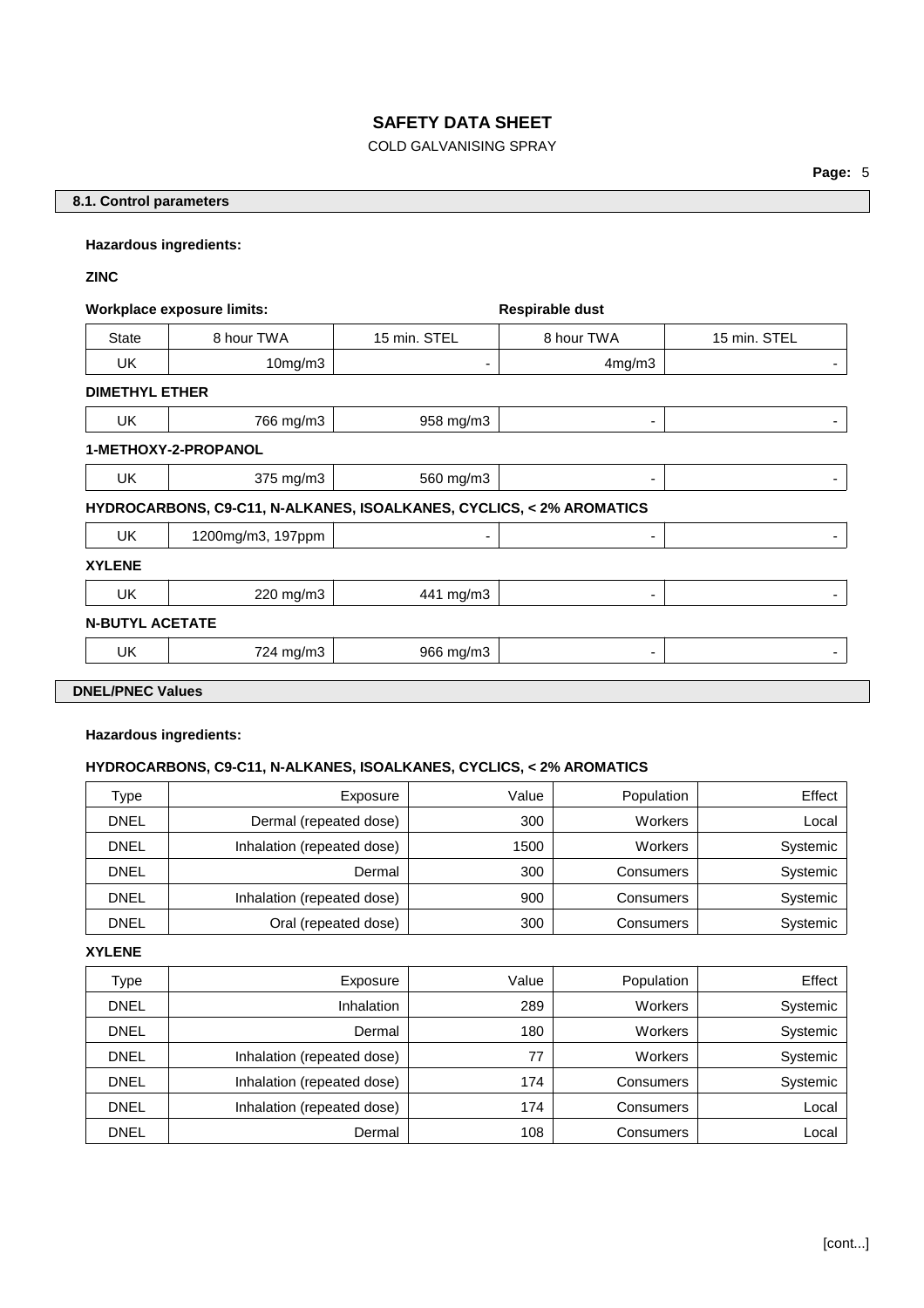# COLD GALVANISING SPRAY

### **Page:** 6

| <b>DNEL</b> | <b>Inhalation</b>                     | 14.8  | Consumers | Local |
|-------------|---------------------------------------|-------|-----------|-------|
| <b>PNEC</b> | Fresh water                           | 0.327 |           |       |
| <b>PNEC</b> | Marine water                          | 0.327 |           |       |
| <b>PNEC</b> | Microorganisms in sewage<br>treatment | 6.58  |           |       |
| <b>PNEC</b> | Fresh water sediments                 | 12.46 |           |       |
| <b>PNEC</b> | Marine sediments                      | 12.46 |           |       |
| <b>PNEC</b> | Soil (agricultural)                   | 2.31  |           |       |

### **8.2. Exposure controls**

**Engineering measures:** Ensure there is sufficient ventilation of the area. The floor of the storage room must be impermeable to prevent the escape of liquids. **Respiratory protection:** Self-contained breathing apparatus must be available in case of emergency. **Hand protection:** Protective gloves. **Eye protection:** Safety glasses. Ensure eye bath is to hand. **Skin protection:** Protective clothing. **Environmental:** No data available

## **Section 9: Physical and chemical properties**

### **9.1. Information on basic physical and chemical properties**

|                                          | <b>State: Aerosol</b>                            |                                                 |                               |
|------------------------------------------|--------------------------------------------------|-------------------------------------------------|-------------------------------|
|                                          | <b>Colour:</b> Dark grey                         |                                                 |                               |
|                                          | <b>Odour:</b> Characteristic odour               |                                                 |                               |
| <b>Evaporation rate: Fast</b>            |                                                  |                                                 |                               |
|                                          | <b>Oxidising:</b> Non-oxidising (by EC criteria) |                                                 |                               |
| Solubility in water: Not miscible        |                                                  |                                                 |                               |
|                                          | <b>Viscosity: Non-viscous</b>                    |                                                 |                               |
| <b>Boiling point/range°C: -25</b>        |                                                  | Melting point/range°C: $< 0$                    |                               |
| <b>Flammability limits %: lower: 3.4</b> |                                                  | upper: $18$                                     |                               |
| <b>Flash point °C:</b> $\lt$ -40         |                                                  | Part.coeff. n-octanol/water: No data available. |                               |
| Autoflammability°C: $>300$               |                                                  | Vapour pressure: No data available.             |                               |
| <b>Relative density: 1.4</b>             |                                                  |                                                 | <b>pH:</b> No data available. |
| <b>VOC g/l:</b> $464$                    |                                                  |                                                 |                               |

**9.2. Other information**

**Other information:** No data available.

# **Section 10: Stability and reactivity**

### **10.1. Reactivity**

**Reactivity:** Stable under recommended transport or storage conditions.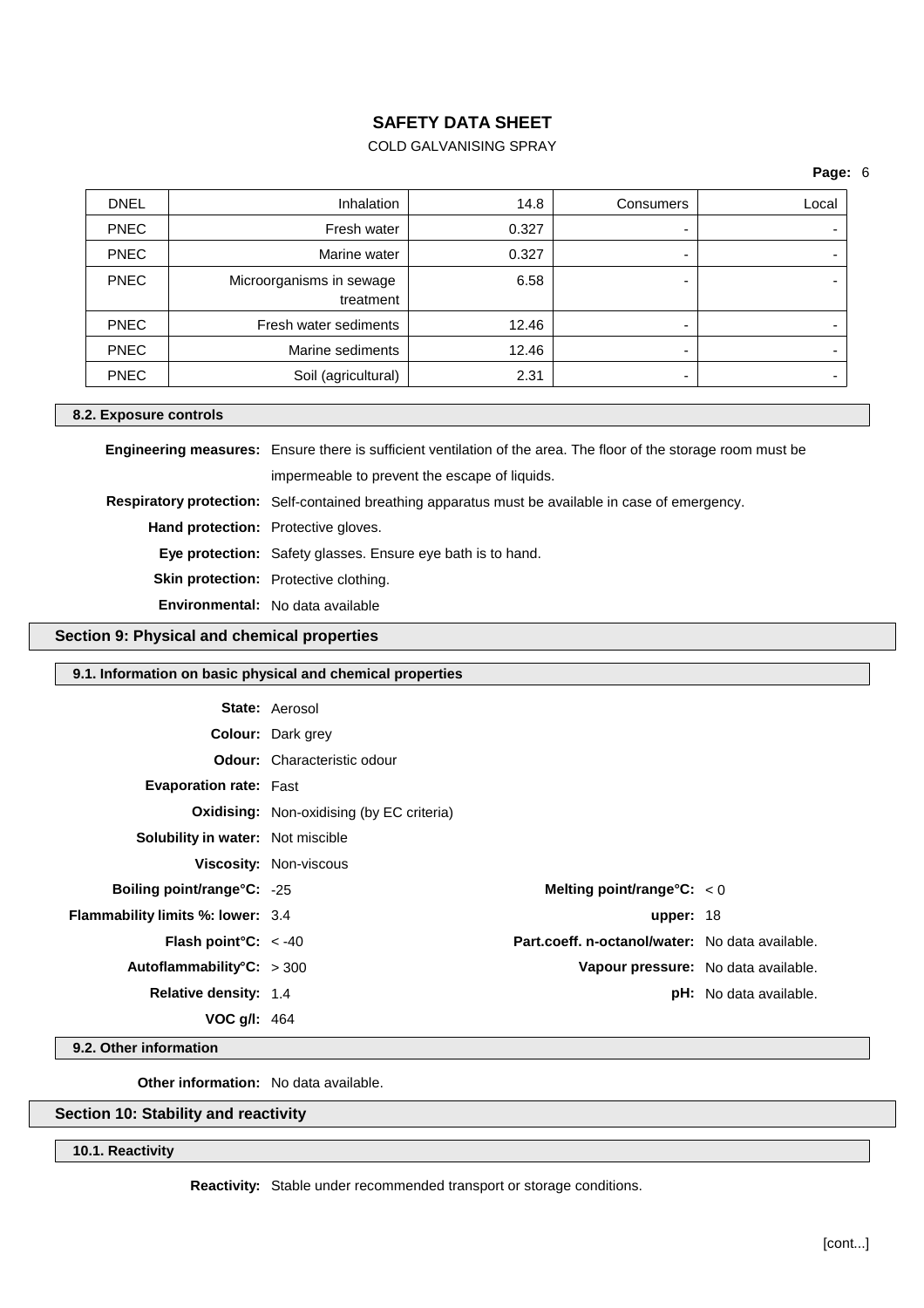# COLD GALVANISING SPRAY

## **10.2. Chemical stability**

**Chemical stability:** Stable under normal conditions.

# **10.3. Possibility of hazardous reactions**

**Hazardous reactions:** Hazardous reactions will not occur under normal transport or storage conditions.

Decomposition may occur on exposure to conditions or materials listed below.

### **10.4. Conditions to avoid**

**Conditions to avoid:** Heat.

### **10.5. Incompatible materials**

**Materials to avoid:** Strong oxidising agents. Strong acids.

## **10.6. Hazardous decomposition products**

**Haz. decomp. products:** In combustion emits toxic fumes.

# **Section 11: Toxicological information**

## **11.1. Information on toxicological effects**

### **Hazardous ingredients:**

# **1-METHOXY-2-PROPANOL**

| <b>IVN</b> | <b>RAT</b> | LD50        | 4200  | mg/kg        |
|------------|------------|-------------|-------|--------------|
| ' ORL      | <b>MUS</b> | LD50        | 11700 | mg/kg        |
| ORL        | <b>RAT</b> | <b>LDLO</b> | 3739  | $\mid$ mg/kg |

### **HYDROCARBONS, C9-C11, N-ALKANES, ISOALKANES, CYCLICS, < 2% AROMATICS**

| DERMAL    | <b>RBT</b> | LD50    | > 5000 | ppmV  |
|-----------|------------|---------|--------|-------|
| DUST/MIST | <b>RAT</b> | 4H LC50 | >5     | mq/l  |
| ' ORAL    | RAT        | LD50    | > 5000 | mg/kg |

# **XYLENE**

| <sup>'</sup> ORL | <b>MUS</b> | LD50 | 2119 | mg/kg |
|------------------|------------|------|------|-------|
| <sup>1</sup> ORL | <b>RAT</b> | LD50 | 4300 | mg/kg |
| <b>SCU</b>       | <b>RAT</b> | LD50 | 1700 | mg/kg |

# **N-BUTYL ACETATE**

| ہدد<br>$\cup$ | $\Lambda$<br>$\mathbf{v}$ | ハし<br>$- - -$ | .oc<br>. | ma/ka<br>. |
|---------------|---------------------------|---------------|----------|------------|
|               |                           |               |          |            |

# **Relevant hazards for product:**

| -<br>,,,,,<br>$\tilde{\phantom{a}}$<br>טוס |  |
|--------------------------------------------|--|
|--------------------------------------------|--|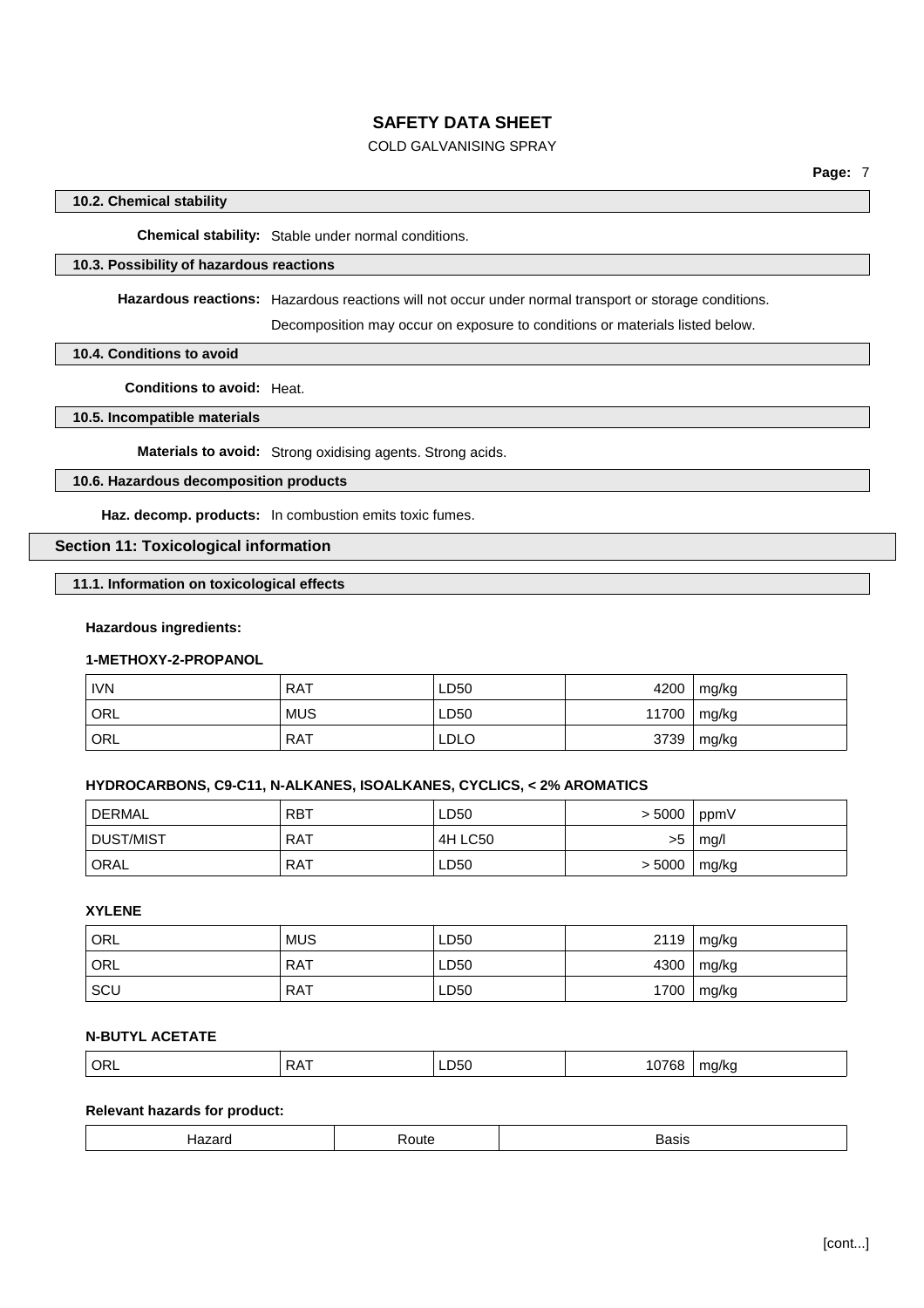# COLD GALVANISING SPRAY

|  |                                                                                           |  |                                                                                  |                                                                                                                 | Page: 8 |
|--|-------------------------------------------------------------------------------------------|--|----------------------------------------------------------------------------------|-----------------------------------------------------------------------------------------------------------------|---------|
|  | STOT-single exposure                                                                      |  |                                                                                  | Hazardous: calculated                                                                                           |         |
|  | Symptoms / routes of exposure                                                             |  |                                                                                  |                                                                                                                 |         |
|  |                                                                                           |  | <b>Skin contact:</b> There may be irritation and redness at the site of contact. |                                                                                                                 |         |
|  |                                                                                           |  |                                                                                  | <b>Eye contact:</b> There may be irritation and redness. The eyes may water profusely.                          |         |
|  |                                                                                           |  | <b>Ingestion:</b> There may be soreness and redness of the mouth and throat.     |                                                                                                                 |         |
|  |                                                                                           |  |                                                                                  | <b>Inhalation:</b> There may be irritation of the throat with a feeling of tightness in the chest. Exposure may |         |
|  |                                                                                           |  | cause coughing or wheezing.                                                      |                                                                                                                 |         |
|  | Delayed / immediate effects: Immediate effects can be expected after short-term exposure. |  |                                                                                  |                                                                                                                 |         |
|  | Section 12: Ecological information                                                        |  |                                                                                  |                                                                                                                 |         |

### **Section 12: Ecological information**

**12.1. Toxicity**

### **Hazardous ingredients:**

### **HYDROCARBONS, C9-C11, N-ALKANES, ISOALKANES, CYCLICS, < 2% AROMATICS**

| ALGAE                                         | -        | >1000 | mg/l |
|-----------------------------------------------|----------|-------|------|
| Daphnia magna                                 | -        | >1000 | mq/l |
| <b>GREEN ALGA (Selenastrum capricornutum)</b> | -        | 100   | mq/l |
| RAINBOW TROUT (Oncorhynchus mykiss)           | 96H LC50 | >1000 | mg/l |

## **12.2. Persistence and degradability**

**Persistence and degradability:** Not biodegradable.

**12.3. Bioaccumulative potential**

**Bioaccumulative potential:** Bioaccumulation potential.

**12.4. Mobility in soil**

**Mobility:** Readily absorbed into soil.

# **12.5. Results of PBT and vPvB assessment**

**PBT identification:** This product is not identified as a PBT/vPvB substance.

**12.6. Other adverse effects**

**Other adverse effects:** Toxic to aquatic organisms. Toxic to soil organisms.

# **Section 13: Disposal considerations**

### **13.1. Waste treatment methods**

|                                               | <b>Disposal operations:</b> Transfer to a suitable container and arrange for collection by specialised disposal      |        |
|-----------------------------------------------|----------------------------------------------------------------------------------------------------------------------|--------|
|                                               | company.                                                                                                             |        |
| <b>Recovery operations:</b> No data available |                                                                                                                      |        |
| <b>Waste code number:</b> $160505$            |                                                                                                                      |        |
|                                               | <b>Disposal of packaging:</b> Dispose of in a regulated landfill site or other method for hazardous or toxic wastes. |        |
|                                               | <b>NB:</b> The user's attention is drawn to the possible existence of regional or national                           |        |
|                                               | regulations regarding disposal.                                                                                      | [cont] |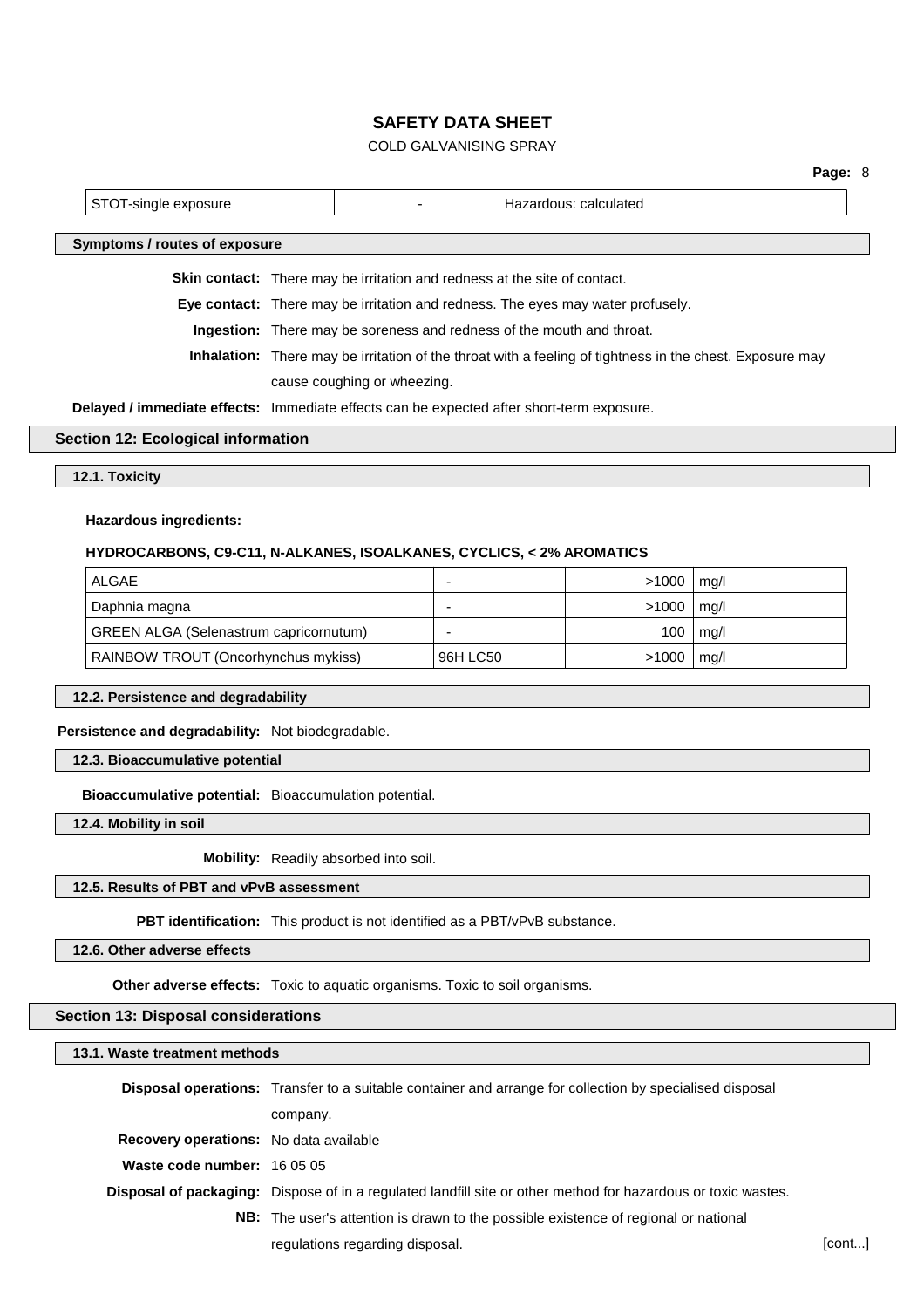## COLD GALVANISING SPRAY

**Page:** 9

## **Section 14: Transport information**

**14.1. UN number**

**UN number:** UN1950

#### **14.2. UN proper shipping name**

**Shipping name:** AEROSOLS (IATA ONLY), FLAMMABLE

**14.3. Transport hazard class(es)**

**Transport class:** 2.1

**14.4. Packing group**

**14.5. Environmental hazards**

**Environmentally hazardous:** Yes **Marine Marine Marine Marine Marine Marine Marine Marine Marine Marine Marine Marine Marine Marine Marine Marine Marine Marine Marine Marine Marine**

**14.6. Special precautions for user**

**Special precautions:** No special precautions.

## **14.7. Transport in bulk according to Annex II of MARPOL73/78 and the IBC Code**

**Transport in bulk:** No data available.

## **Section 15: Regulatory information**

**15.1. Safety, health and environmental regulations/legislation specific for the substance or mixture**

**Specific regulations:** No data available

### **15.2. Chemical Safety Assessment**

**Chemical safety assessment:** A chemical safety assessment has not been carried out for the substance or the mixture by the supplier.

## **Section 16: Other information**

#### **Other information**

| <b>Other information:</b> This safety data sheet is prepared in accordance with Commission Regulation (EU) No |
|---------------------------------------------------------------------------------------------------------------|
| 2015/830.                                                                                                     |
| Safety data sheet prepared in accordance with Commission Directive 2008/47/EC of 8                            |
| April 2008 amending, for the purposes of adapting to technical progress, Council                              |
| Directive 75/324/EEC relating to aerosol dispensers                                                           |
| Compiled in accordance with REACH.                                                                            |
| Phrases used in s.2 and s.3: EUH066: Repeated exposure may cause skin dryness or cracking.                    |
| EUH208: Contains fatty acids, c-18, unsatd. trimers, compd with 9-octadecen-1-amine,                          |
| (z)-, fatty acids, tall-oil, compds, with oleylamine. May produce an allergic reaction.                       |
| H220: Extremely flammable gas.                                                                                |
| H222: Extremely flammable aerosol.                                                                            |
| H226: Flammable liquid and vapour.                                                                            |